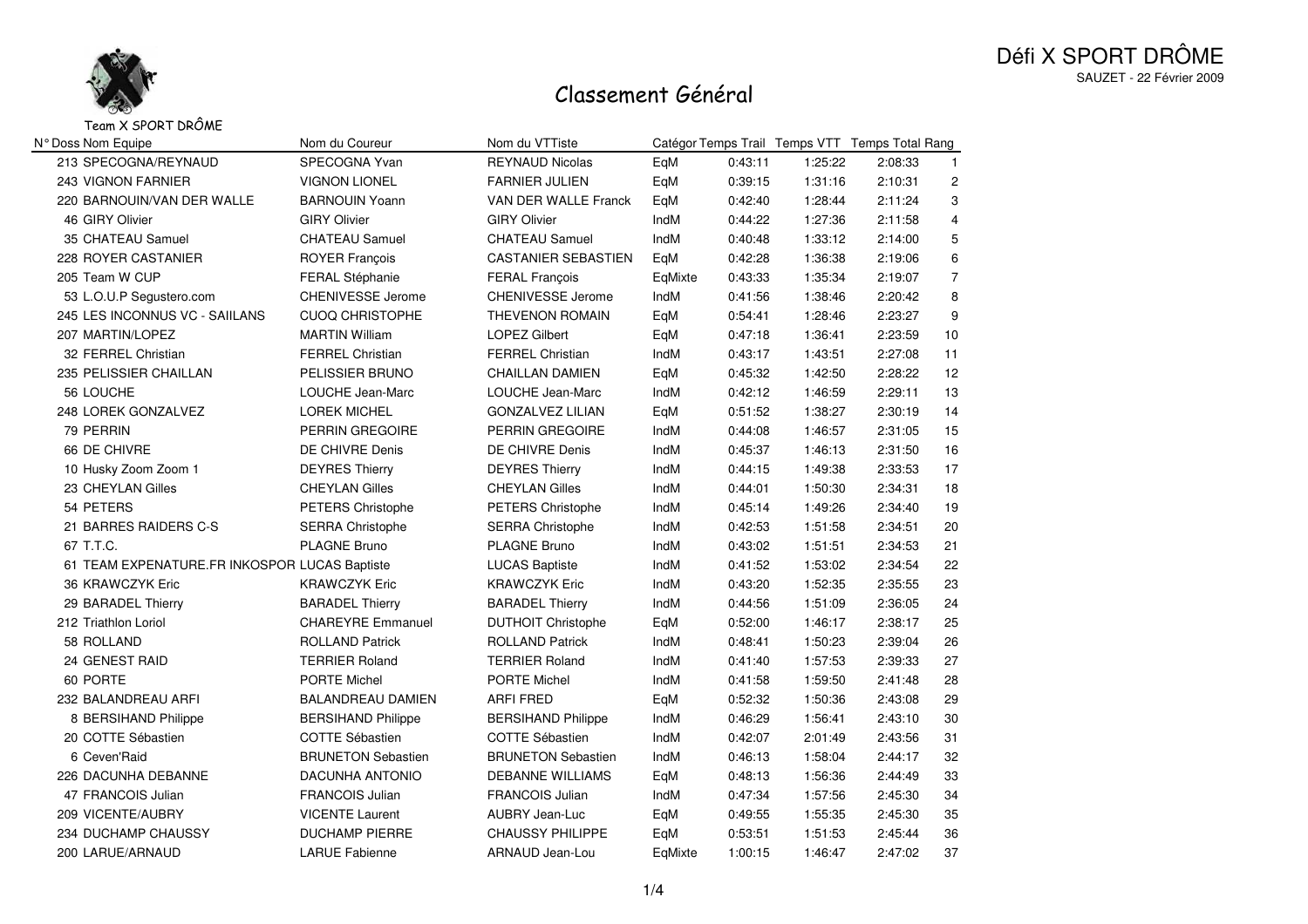

# Classement Général

| Team X SPORT DRÔME      |                           |                             |         |         |         |         |        |
|-------------------------|---------------------------|-----------------------------|---------|---------|---------|---------|--------|
| 9 PERRIER Gilles        | <b>PERRIER Gilles</b>     | <b>PERRIER Gilles</b>       | IndM    | 0:44:46 | 2:02:26 | 2:47:12 | 38     |
| 241 LES LAGARDIENS      | <b>VENOUX ROLAND</b>      | <b>BONNET FREDERIC</b>      | EqM     | 0:48:04 | 2:00:58 | 2:49:02 | 39     |
| 221 GUEROULT/GRIOT      | <b>GRIOT Mickael</b>      | <b>GUEROULT Gregory</b>     | EqM     | 0:45:04 | 2:04:17 | 2:49:21 | 40     |
| 5 DELACROIX Eric        | <b>DELACROIX Eric</b>     | <b>DELACROIX Eric</b>       | IndM    | 0:51:46 | 1:57:39 | 2:49:25 | 41     |
| 247 REY DUBOST          | <b>REY CHRISTOPHE</b>     | <b>DUBOST CLEMENT</b>       | EqM     | 0:54:45 | 1:55:27 | 2:50:12 | 42     |
| 74 HUBERT               | <b>EMERIC HUBERT</b>      | <b>EMERIC HUBERT</b>        | IndM    | 0:45:31 | 2:04:56 | 2:50:27 | 43     |
| 63 LERMERCIER           | LERMERCIER Mickaël        | LERMERCIER Mickaël          | IndM    | 0:54:53 | 1:55:59 | 2:50:52 | 44     |
| 50 MENET Quentin        | <b>MENET Quentin</b>      | <b>MENET Quentin</b>        | IndM    | 0:46:29 | 2:04:36 | 2:51:05 | 45     |
| 227 CHABAL/BAUDIS       | <b>BAUDIS Claire</b>      | CHABAL CHRISTOPHE           | EqMixte | 0:50:50 | 2:00:39 | 2:51:29 | 46     |
| 206 PLUNIAN/BLANC       | PLUNIAN Sébastien         | <b>BLANC Guillaume</b>      | EqM     | 0:46:26 | 2:05:17 | 2:51:43 | 47     |
| 11 Husky Zoom Zoom 2    | <b>BOUTANT Jérôme</b>     | <b>BOUTANT Jérôme</b>       | IndM    | 0:47:00 | 2:05:07 | 2:52:07 | 48     |
| 217 EQUIPE D            | <b>AUGMARD Laurent</b>    | <b>LEARD Julien</b>         | EqM     | 0:55:25 | 1:56:44 | 2:52:09 | 49     |
| 211 COSYNS/SACILOTTO    | <b>COSYNS Rémi</b>        | SACILOTTO David             | EqM     | 0:46:04 | 2:06:06 | 2:52:10 | 50     |
| 204 RACER TEAM SAUZET   | <b>OLRY Alain</b>         | <b>DUCROS Gilles</b>        | EqM     | 0:51:25 | 2:02:25 | 2:53:50 | 51     |
| 246 MICHEL OLRY         | <b>MIDCHEL BENJALMIN</b>  | <b>OLRY ERIC</b>            | EqM     | 0:57:15 | 1:57:08 | 2:54:23 | 52     |
| 202 Laeti-Lucio         | <b>LARDY Laeticia</b>     | PRANGE Luc                  | EqMixte | 0:49:02 | 2:05:34 | 2:54:36 | 53     |
| 82 CASTELLO             | <b>CASTELLO MATHIAS</b>   | <b>CASTELLO MATHIAS</b>     | IndM    | 0:51:42 | 2:03:02 | 2:54:44 | 54     |
| 30 TAULEIGNE Fabrice    | <b>TAULEIGNE Fabrice</b>  | <b>TAULEIGNE Fabrice</b>    | IndM    | 0:43:47 | 2:11:05 | 2:54:52 | 55     |
| 201 FousFous de la vie  | BESSON-LONGEVIALE Alexis  | <b>TURC Martin</b>          | EqM     | 0:46:01 | 2:09:23 | 2:55:24 | 56     |
| 40 SAHAGUIAN Philippe   | <b>SAHAGUIAN Philippe</b> | <b>SAHAGUIAN Philippe</b>   | IndM    | 0:48:08 | 2:07:35 | 2:55:43 | 57     |
| <b>78 FOI</b>           | FOI FREDERIC              | FOI FREDERIC                | IndM    | 0:45:09 | 2:11:55 | 2:57:04 | 58     |
| 203 TARBY/TARBY         | <b>TARBY Ingrid</b>       | <b>TARBY François-Régis</b> | EqMixte | 0:59:18 | 1:57:54 | 2:57:12 | 59     |
| 222 FOURNIER/TOTREAU    | <b>FOURNIER Laurent</b>   | <b>TOTREAU CARL</b>         | EqM     | 0:48:24 | 2:09:03 | 2:57:27 | 60     |
| 71 FLEURY               | <b>FLEURY Dominique</b>   | <b>FLEURY Dominique</b>     | IndM    | 0:53:58 | 2:03:32 | 2:57:30 | 61     |
| 215 COSTE/SANIEZ        | <b>COSTE Jean-Louis</b>   | <b>SANIEZ Pascal</b>        | EqM     | 0:50:20 | 2:07:23 | 2:57:43 | 62     |
| 70 MARLOIS              | <b>MARLOIS Hervé</b>      | <b>MARLOIS Hervé</b>        | IndM    | 0:50:29 | 2:08:23 | 2:58:52 | 63     |
| 208 BOUDOUL/VIGNAL      | <b>BOUDOUL Thierry</b>    | VIGNAL Gérard               | EqM     | 0:54:06 | 2:05:40 | 2:59:46 | 64     |
| 80 BLETON               | <b>BLETON FREDERIC</b>    | <b>BLETON FREDERIC</b>      | IndM    | 0:48:43 | 2:11:04 | 2:59:47 | 65     |
| 16 ROSELLO Frédéric     | ROSELLO Frédéric          | ROSELLO Frédéric            | IndM    | 0:51:15 | 2:10:37 | 3:01:52 | 66     |
| 51 ETERNO Bernard       | <b>ETERNO Bernard</b>     | <b>ETERNO Bernard</b>       | IndM    | 0:51:11 | 2:10:43 | 3:01:54 | 67     |
| 219 GARNODIER/GARNODIER | <b>GARNODIER Vincent</b>  | <b>GARNODIER JUSTINE</b>    | EqMixte | 0:43:35 | 2:19:16 | 3:02:51 | 68     |
| 42 THIFBAUD Gerard      | <b>THIFBAUD Gerard</b>    | <b>THIFBAUD Gerard</b>      | IndM    | 0:54:23 | 2:08:29 | 3:02:52 | 69     |
| 210 PIERRE/SACILOTTO    | <b>PIERRE Maria</b>       | <b>SACILOTTO Maryline</b>   | EqF     | 0:51:32 | 2:12:21 | 3:03:53 | $70\,$ |
| 69 SABATIER             | <b>SABATIER Xavier</b>    | <b>SABATIER Xavier</b>      | IndM    | 0:53:51 | 2:11:04 | 3:04:55 | $71$   |
| 57 LALUC                | <b>LALUC Xavier</b>       | <b>LALUC Xavier</b>         | IndM    | 0:51:07 | 2:13:49 | 3:04:56 | 72     |
| 77 CUDI                 | <b>CUDI RENO</b>          | <b>CUDI RENO</b>            | IndM    | 0:52:52 | 2:12:56 | 3:05:48 | $73\,$ |
| 237 FOI VOLLE           | <b>FOI FABRICE</b>        | <b>VOLLE JEROME</b>         | EqM     | 0:51:29 | 2:15:24 | 3:06:53 | 74     |
| 73 BRUNO PLUMEY         | PLUMEY BRUNO              | PLUMEY BRUNO                | IndM    | 0:46:23 | 2:21:28 | 3:07:51 | 75     |
|                         |                           |                             |         |         |         |         |        |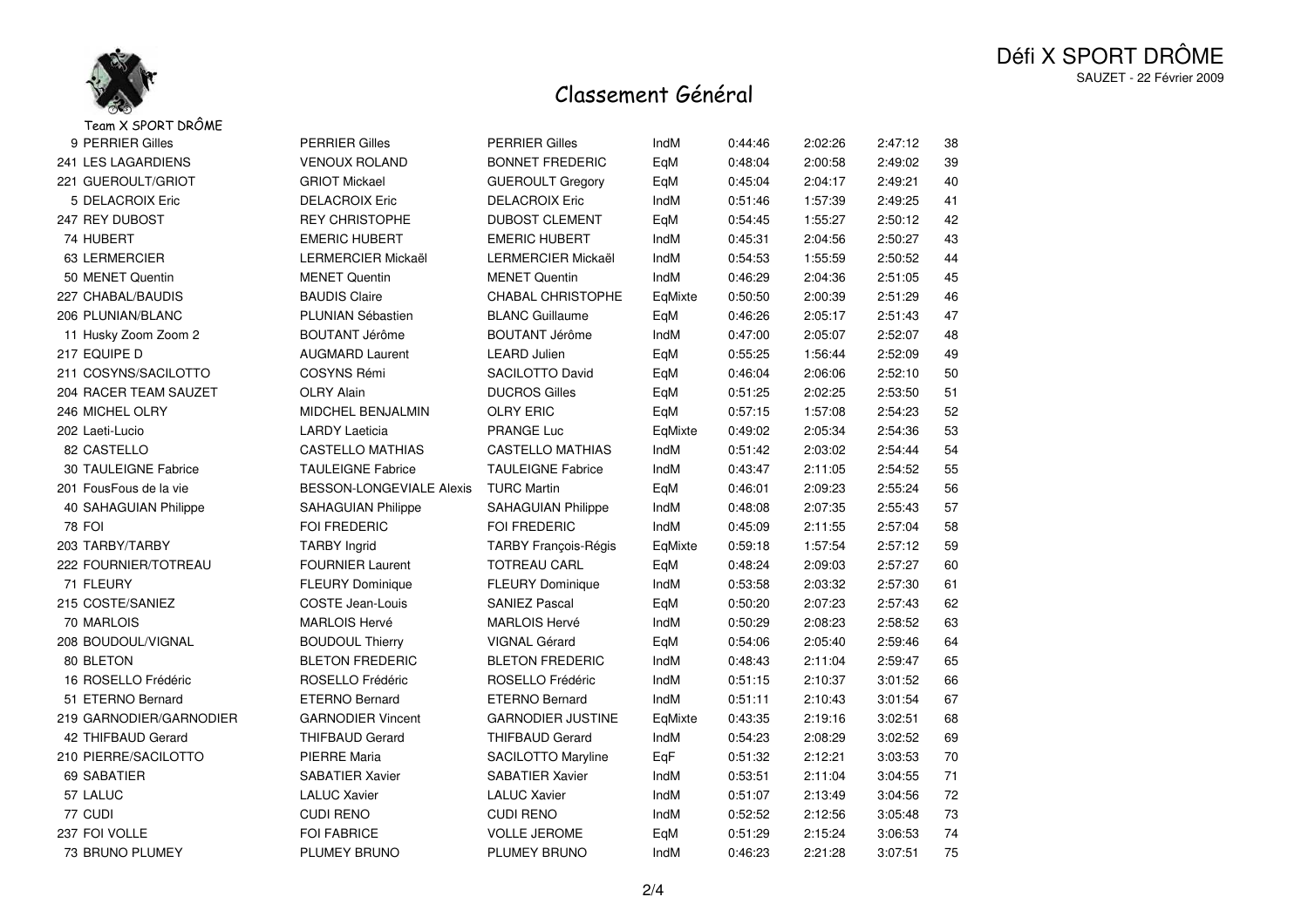

## Classement Général

| Team X SPORT DRÔME          |                             |                             |         |         |         |         |                              |
|-----------------------------|-----------------------------|-----------------------------|---------|---------|---------|---------|------------------------------|
| 4 COUTAREL Rodolphe         | COUTAREL Rodolphe           | COUTAREL Rodolphe           | IndM    | 0:54:55 | 2:13:00 | 3:07:55 | 76                           |
| 244 COURT PASQUALE          | <b>COURT GEROME</b>         | PASQUALE ROBERTO            | EqM     | 0:52:32 | 2:15:40 | 3:08:12 | 77                           |
| 2 Clementi Bicyclette 1     | <b>PAOLI Frédéric</b>       | <b>PAOLI Frédéric</b>       | IndM    | 0:59:19 | 2:09:43 | 3:09:02 | 78                           |
| 3 Clementi Bicyclette 2     | <b>SABARY Fabrice</b>       | <b>SABARY Fabrice</b>       | IndM    | 0:59:21 | 2:09:42 | 3:09:03 | 79                           |
| 64 MOUILHADE                | <b>MOUILHADE Vincent</b>    | <b>MOUILHADE Vincent</b>    | IndM    | 0:50:42 | 2:19:29 | 3:10:11 | 80                           |
| 44 KNIBIEHLY Alain          | <b>KNIBIEHLY Alain</b>      | <b>KNIBIEHLY Alain</b>      | IndM    | 0:47:37 | 2:22:52 | 3:10:29 | 81                           |
| 31 GIRAUD David             | <b>GIRAUD David</b>         | <b>GIRAUD David</b>         | IndM    | 0:49:44 | 2:20:57 | 3:10:41 | 82                           |
| 43 RIOURY Alain             | <b>RIOURY Alain</b>         | <b>RIOURY Alain</b>         | IndM    | 0:52:20 | 2:19:54 | 3:12:14 | 83                           |
| 19 DECOMBIS Erick           | <b>DECOMBIS Erick</b>       | <b>DECOMBIS Erick</b>       | IndM    | 0:52:35 | 2:19:41 | 3:12:16 | 84                           |
| 72 FLEURY                   | <b>FLEURY Sophie</b>        | <b>FLEURY Sophie</b>        | IndF    | 0:57:03 | 2:15:44 | 3:12:47 | 85                           |
| 52 COURRIAUD Guillaume      | <b>COURRIAUD Guillaume</b>  | <b>COURRIAUD Guillaume</b>  | IndM    | 0:51:29 | 2:22:52 | 3:14:21 | 86                           |
| 216 TALLON/TAILLAND         | <b>TAILLAND Bruno</b>       | <b>TALLON Damien</b>        | EqM     | 0:48:21 | 2:27:23 | 3:15:44 | 87                           |
| 34 MARTIN Ludovic           | <b>MARTIN Ludovic</b>       | <b>MARTIN Ludovic</b>       | IndM    | 0:49:08 | 2:27:36 | 3:16:44 | 88                           |
| 242 MAUNIER WISVIEWSKI      | <b>MAUNIER ERIC</b>         | <b>WISVIEWSKI NORBERT</b>   | EqM     | 0:51:36 | 2:25:33 | 3:17:09 | 89                           |
| 55 LEGUEN                   | <b>LEGUEN Frédéric</b>      | <b>LEGUEN Frédéric</b>      | IndM    | 0:58:17 | 2:18:56 | 3:17:13 | 90                           |
| 225 LES SAPINS              | <b>DABIN STEPHANE</b>       | <b>BESSE PHILIPPE</b>       | EqM     | 0:49:40 | 2:27:57 | 3:17:37 | 91                           |
| 236 RIGAUD NURY             | <b>RIGAUD NICOLAS</b>       | <b>NURY VINCENT</b>         | EqM     | 0:48:17 | 2:30:32 | 3:18:49 | 92                           |
| 224 LES VALENTINOIS         | <b>MAYEN Olivier</b>        | <b>COUY Florian</b>         | EqM     | 0:51:40 | 2:27:15 | 3:18:55 | 93                           |
| 59 ROLLAND                  | <b>ROLLAND Yann</b>         | ROLLAND Yann                | IndM    | 0:48:40 | 2:30:52 | 3:19:32 | 94                           |
| 238 PEBELIER PEBELIER       | PEBELIER THIERRY            | PEBELIER LAURENCE           | EqMixte | 1:04:12 | 2:16:23 | 3:20:35 | 95                           |
| <b>229 THERON DELAVAULT</b> | THERON MARIE THERESE        | DELAVAULT PASCAL            | EqMixte | 0:57:52 | 2:22:57 | 3:20:49 | 96                           |
| 230 PERRIER                 | PERRIER MICHEL              | PERRIER MICHEL              | IndM    | 0:58:03 | 2:22:54 | 3:20:57 | 97                           |
| 7 CHANAS Guillaume          | <b>CHANAS Guillaume</b>     | <b>CHANAS Guillaume</b>     | IndM    | 0:56:57 | 2:25:29 | 3:22:26 | 98                           |
| 28 DA COSTA FERREIRA Eric   | DA COSTA FERREIRA Eric      | DA COSTA FERREIRA Eric      | IndM    | 0:51:20 | 2:31:22 | 3:22:42 | 99                           |
| 12 POUSSE Tom               | POUSSE Tom                  | POUSSE Tom                  | IndM    | 0:53:07 | 2:30:21 | 3:23:28 | 100                          |
| 17 BOUTEYRE Alexandre       | <b>BOUTEYRE Alexandre</b>   | <b>BOUTEYRE Alexandre</b>   | IndM    | 0:50:06 | 2:35:59 | 3:26:05 | 101                          |
| 62 DAELMAN                  | <b>DAELMAN Julien</b>       | <b>DAELMAN Julien</b>       | IndM    | 0:54:51 | 2:34:43 | 3:29:34 | 102                          |
| 45 DOREE Christophe         | <b>DOREE Christophe</b>     | <b>DOREE Christophe</b>     | IndM    | 0:54:25 | 2:35:48 | 3:30:13 | 103                          |
| 231 KESSLER COUSTENOBLE     | <b>KESSLER BERNARD</b>      | <b>COUSTENOBLE XAVIER</b>   | EqM     | 0:44:42 | 2:47:48 | 3:32:30 | 104                          |
| 15 VALLET Florian           | <b>VALLET Florian</b>       | <b>VALLET Florian</b>       | IndM    | 0:50:40 | 2:45:50 | 3:36:30 | 105                          |
| 33 CROUVEZIER Jean-Yves     | <b>CROUVEZIER Jean-Yves</b> | <b>CROUVEZIER Jean-Yves</b> | IndM    | 0:52:46 | 2:43:46 | 3:36:32 | 106                          |
| 14 VALLET Anthony           | <b>VALLET Anthony</b>       | <b>VALLET Anthony</b>       | IndM    | 0:52:55 | 2:59:44 | 3:52:39 | 107                          |
| 41 DELAIGUES Regis          | <b>DELAIGUES Regis</b>      | <b>DELAIGUES Regis</b>      | IndM    | 1:05:32 | 2:58:45 | 4:04:17 | 108                          |
| 68 PRUNARET                 | <b>PRUNARET Stéphane</b>    | <b>PRUNARET Stéphane</b>    | IndM    | 0:46:29 | 1:13:15 | 5:59:44 | 109                          |
| 233 TURC BOUVIER            | <b>TURC VALERIE</b>         | <b>BOUVIER</b>              | EqMixte | 0:52:44 | 1:08:47 |         | 6:01:31 Penalitée ou Abandon |
| 49 VTT 26 SDO               | <b>BRINGAZ Nicolas</b>      | <b>BRINGAZ Nicolas</b>      | IndM    | 0:48:47 | 1:22:29 |         | 6:11:16 Penalitée ou Abandon |
| 239 ROCHER ALASSET          | ROCHZER GREGORY             | <b>ALASSET FRANCK</b>       | EqM     | 0:50:10 | 1:24:28 |         | 6:14:38 Penalitée ou Abandon |
| 214 MORIGGI/MORIGGI         | <b>MORIGGI Michel</b>       | <b>MORIGGI Quentin</b>      | EqM     | 0:52:30 | 1:23:27 |         | 6:15:57 Penalitée ou Abandon |